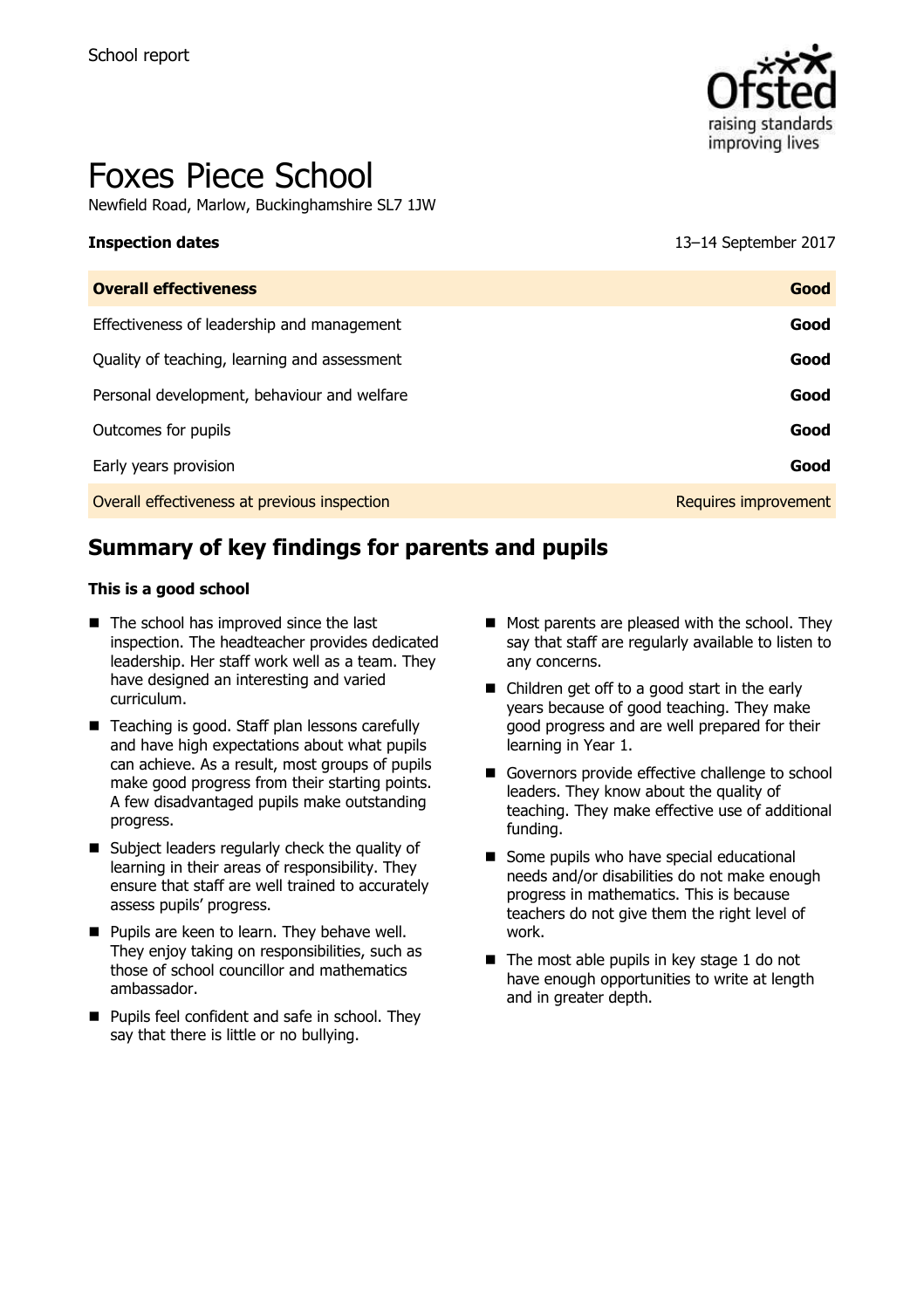

# **Full report**

### **What does the school need to do to improve further?**

- **Provide pupils who have special educational needs and/or disabilities with the right** level of work in mathematics.
- **Ensure that teachers give the most able pupils in key stage 1 more opportunities to** write at greater length and depth.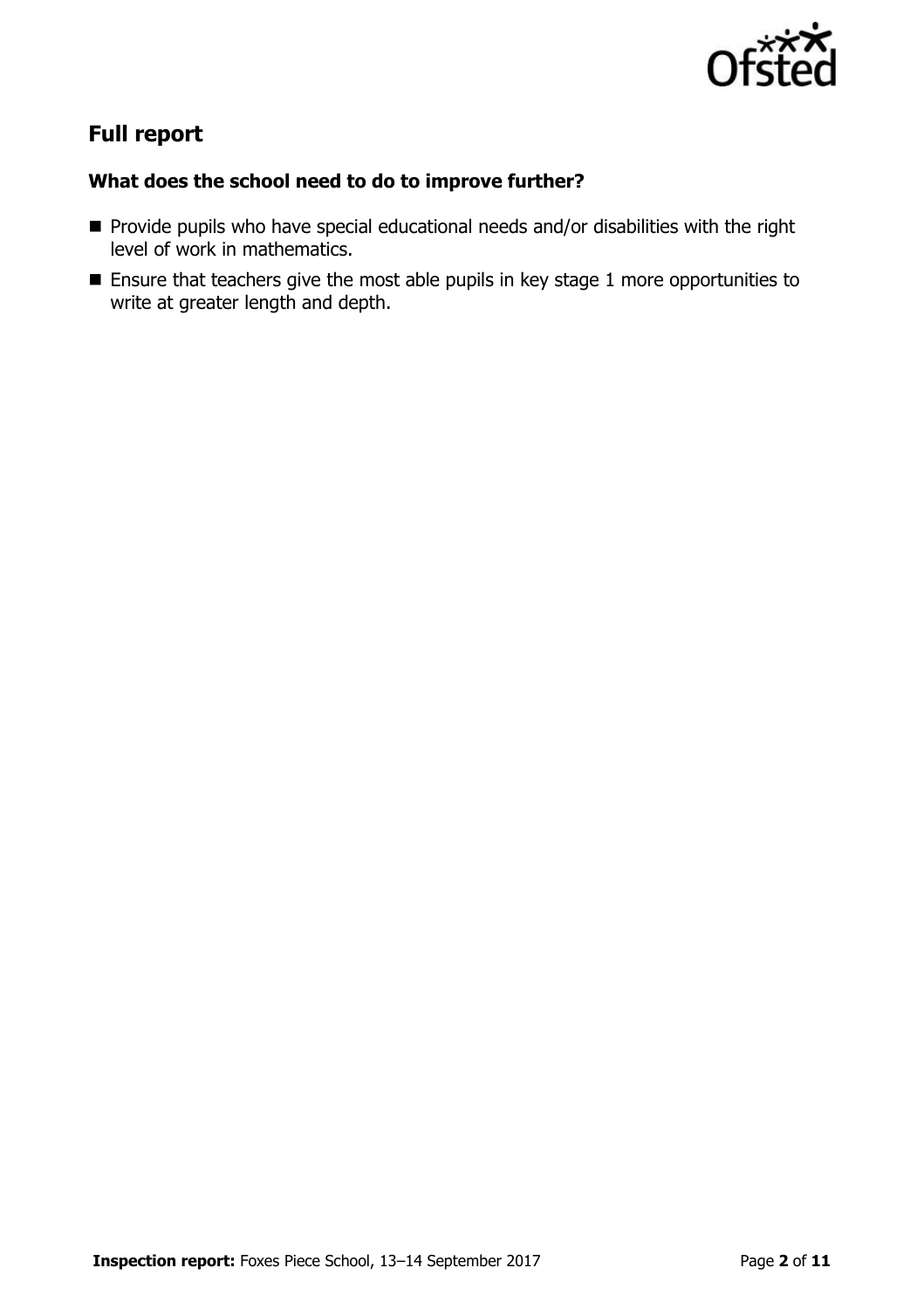

# **Inspection judgements**

#### **Effectiveness of leadership and management Good**

- There have been significant improvements to the school since the previous inspection. This has been due to the relentless drive of senior leaders. The dedicated headteacher and her staff have created a school which has high expectations for all its pupils.
- Subject leaders manage their areas of responsibility well. They often check on learning by looking in pupils' books and visiting lessons. Leaders have tried different initiatives to improve pupils' progress, especially in mathematics. The new system is having a very positive impact on pupils' progress.
- School leaders ensure that staff are well trained to fulfil their roles and help pupils to learn. Leaders hold staff effectively to account for the quality of their teaching and assessment. School leaders carefully check how well pupils are progressing.
- The curriculum is vibrant. Most pupils could not name a favourite subject because they say that they like them all. Pupils said that there is always something interesting happening, such as 'Roman Day' and 'French Afternoon'. Pupils take part in many practical activities, including cookery and problem solving. Pupils have lots of chances to develop their musical skills. They enjoy playing instruments, including African drums, recorders and the ukulele. Pupils have many opportunities to develop their investigative skills in science. A wide variety of extra-curricular activities have a positive impact on pupils' learning.
- $\blacksquare$  Sport plays a key part in the life of the school. Pupils take part in many competitions and play a large range of sports both during and after school. These include tennis, gymnastics and fencing. Because the school is part of a local partnership, it can offer sports that pupils have requested. More pupils now take part in sports activities as a result of the physical education and sport premium funding being well used.
- Funding for pupils who have special educational needs and/or disabilities is usually well spent. Teachers and learning support assistants are well trained to provide a range of support.
- The school keeps parents well informed about their child's progress. They like the opportunity to talk to staff in the mornings before school. Parents say that they have seen big improvements in the school since the last inspection.

#### **Governance of the school**

- $\blacksquare$  Issues raised in the review of governance that took place two years ago have been addressed. The governing body is now more effective. Governors have well-defined roles and responsibilities.
- Governors know how the school is doing when compared with other schools. They have a clear understanding of where progress is strongest. They also have a view of the next areas to improve.
- School finances have been very well spent. Governors have employed extra staff who have supported those pupils at risk of not doing their best.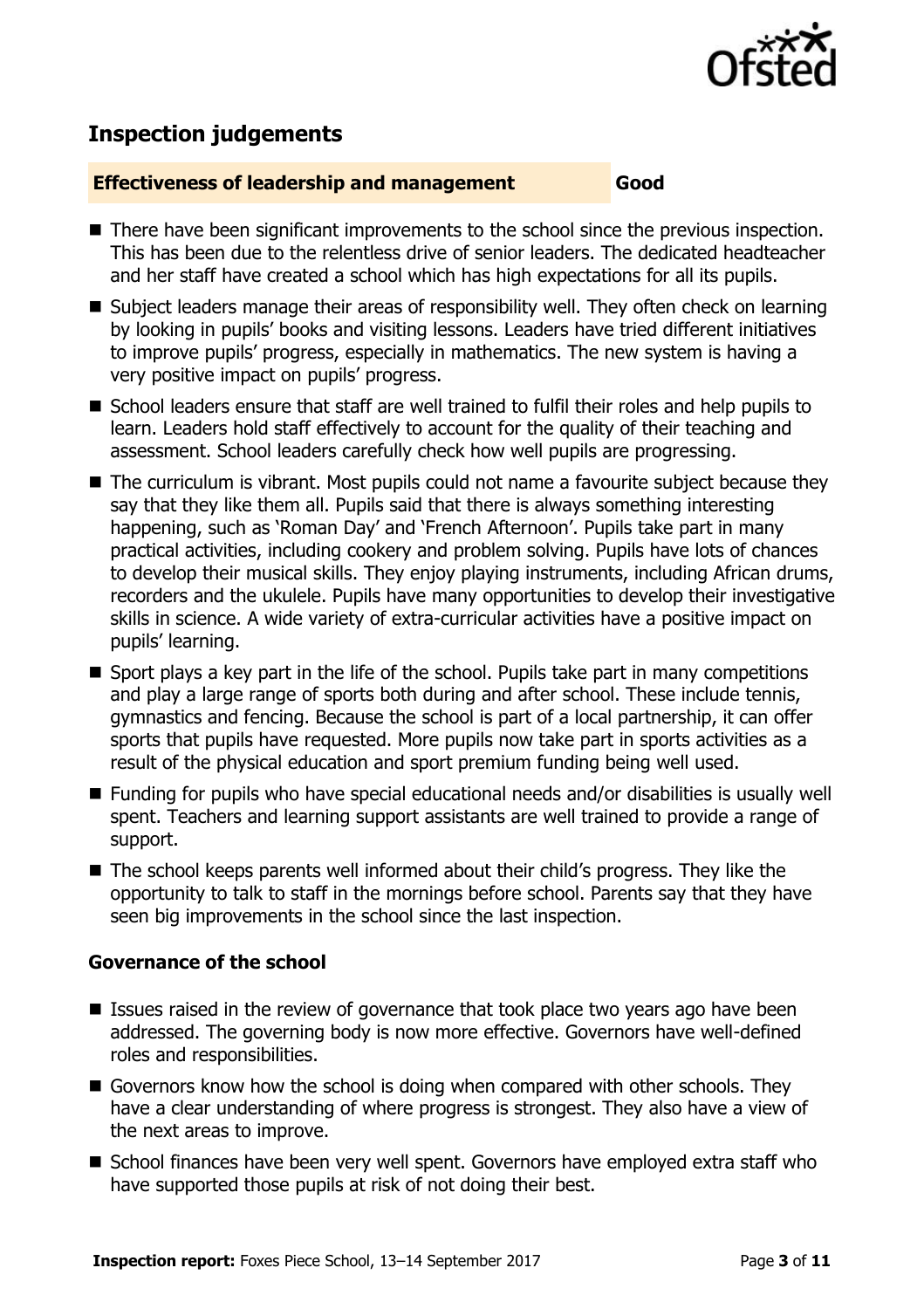

### **Safeguarding**

- The arrangements for safeguarding are effective.
- Staff say that ensuring pupils' well-being is their top priority. Parents who spoke to inspectors said that their children feel safe at school. The headteacher has been diligent in ensuring that staff are well trained in all aspects of safeguarding.
- Records relating to pupils' safety, attendance and behaviour are well kept. All child protection procedures are carefully followed. There is a designated governor who regularly checks that training is up to date.

#### **Quality of teaching, learning and assessment Good**

- Teachers are accurate in assessing how well pupils are achieving. They use this information to carefully plan learning that meets the needs of most pupils.
- Reading is a strength of the school. Pupils enjoy reading challenging texts and talk with enthusiasm about the books they have read. One pupil expressed the views of many when they said, 'Reading sucks you into a world of imagination.' Pupils often visit the local library. They regularly read for pleasure at home as well as in school. Pupils have good comprehension skills and they can talk knowledgeably about a book's main themes.
- **Pupils' writing skills are usually successfully promoted across the school. Teachers give** pupils lots of opportunities to write extensively across a range of subjects. For example, in Year 6, pupils wrote compelling accounts of life in Ancient Greece. However, teachers do not yet provide the most able pupils in key stage 1 with enough opportunity to write at greater length and depth. This sometimes has an impact on the amount of progress these pupils can make.
- Teachers have been well trained to help pupils make good progress in mathematics. There are many opportunities for pupils to develop fluency, reasoning and problemsolving skills.
- $\blacksquare$  Homework is set in all year groups. It helps pupils to practise their skills in reading, spelling and multiplication tables.
- Those who need additional help to catch up receive effective support. Learning support assistants are very experienced and well trained to provide valuable assistance. In some year groups, specialist support enables pupils to make very strong progress.

#### **Personal development, behaviour and welfare Good**

#### **Personal development and welfare**

- The school's work to promote pupils' personal development and welfare is good.
- The school motto, that 'everyone is someone', is often quoted by all members of the school community. Staff take every opportunity to develop pupils' self-belief in their own abilities. Support groups help pupils to build their confidence and trust.
- **Pupils develop their independence through experiences such as residential trips. Pupils**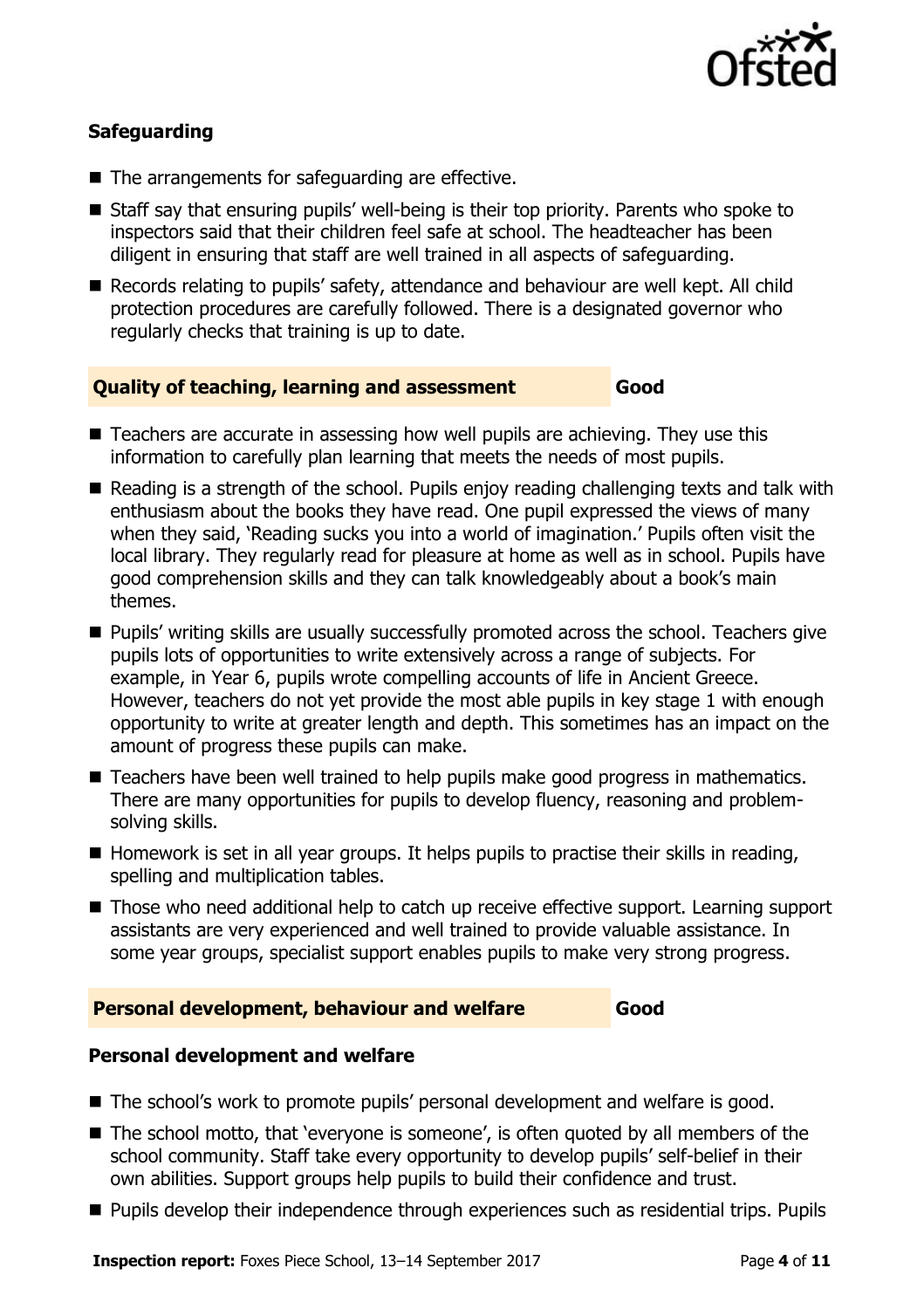

enjoy taking part in a 'responsible citizen initiative' at a local park.

- **Pupils are enthusiastic learners and show an interest in their work. They score their** own attitudes to learning out of 10. Most score themselves above eight. They listen carefully to the teacher and work hard. They want to do well. Those who find it hard to concentrate on their work receive effective support. This has a positive impact on their attitudes to learning.
- $\blacksquare$  The school council is very active. It suggests many ideas to help improve the school, which are often taken up by leaders. For example, rewards are now given for good attendance.
- **Pupils learn the skills they will need in everyday life. For example, pupils had to apply** for the role of mathematics ambassador. They had to explain how they could help those in the younger year groups with their mathematics.
- Parents agree that the school supports pupils well and teaches them to stay safe. Pupils know how to be safe in a range of different situations, for example when they are online. Pupils know about the dangers associated with travelling on the roads and railways.
- $\blacksquare$  Pupils have a good understanding of the different types of bullying. They say that bullying is very rare at this school. They are confident that staff would quickly sort out any issues.

#### **Behaviour**

- $\blacksquare$  The behaviour of pupils is good.
- In all year groups, pupils conduct themselves well. They are polite and courteous both in lessons and around the school. School records show that there are few incidents of poor behaviour.
- Attendance is close to the national average. It has improved for disadvantaged pupils and those who have special educational needs and/or disabilities.
- The well-attended morning club is well supervised. It provides pupils with a range of interesting activities.

#### **Outcomes for pupils Good Good**

- Current pupils are making good progress in reading, writing and mathematics. School information for 2017 and checks of pupils' work in books show that standards are rising across the school. This means that pupils are well prepared for the next stage of their education.
- In key stage 1, in 2016, pupils performed in line with the national average. Pupils' work and school data show that current pupils are making strong progress.
- Those who left the school in Year 6 in 2016 did not perform as well as the national average. School information for Year 6 in 2017 indicates strong improvements.
- **Pupils make good progress in their reading. The results in the Year 1 phonics screening** check have been rising each year. School information shows that these are in line with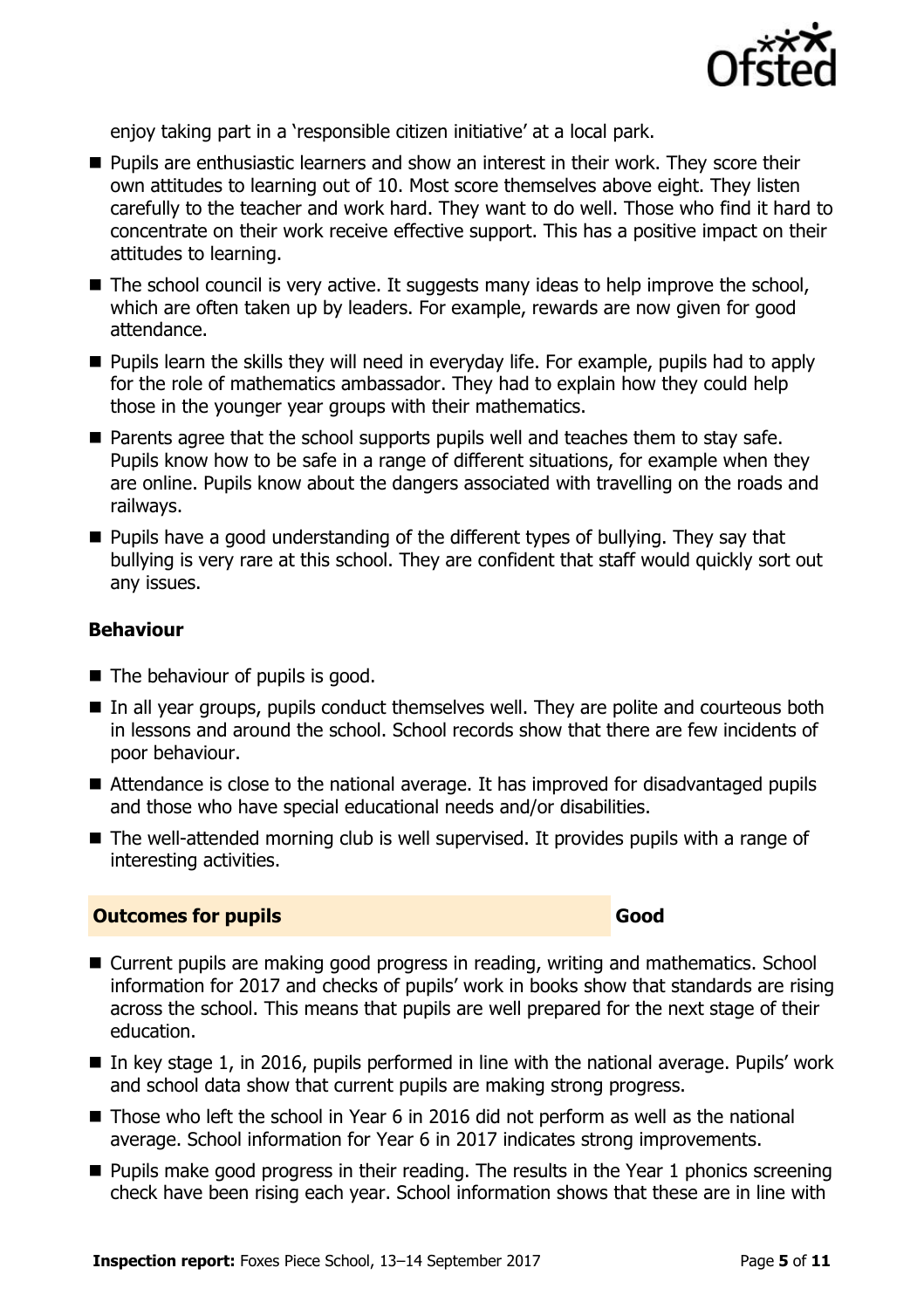

the national average. There have been similar improvements in the Year 2 assessment.

- Pupils show good writing skills, both in literacy and across a range of subjects. For example, pupils in Year 6 wrote fascinating accounts about medicine in the First World War.
- Pupils who have special educational needs and/or disabilities make good progress in their reading and writing skills. Because pupils do not always have work that matches their needs in mathematics, progress is sometimes affected.
- Most-able pupils, including those who are the most able and disadvantaged, typically make good progress. This is because of specialist help provided in subjects such as mathematics, music and physical education.
- Disadvantaged pupils do well and funding is well used. Sometimes these pupils make exceptional progress due to the effective support they receive. Some pupils have dramatically improved their writing and mathematical skills in the past year.
- Teachers ensure that pupils make good progress in science, and pupils do well in this subject. They learn how to think scientifically and enjoy conducting investigations. For example, pupils created a field guide of the plants and animals found in the school grounds.
- Those who enter the school later in the academic year make good progress. This is because staff take the time to assess their needs and provide challenging work. This helps pupils to make good progress.

#### **Early years provision Good Good**

- $\blacksquare$  Most children start Reception with abilities that are typical for their age, although a few have lower skills in language and communication. Teachers provide a warm and welcoming environment. They ensure that children quickly settle into school routines. Parents are very pleased about how staff help their child to feel safe, happy and ready to learn.
- Disadvantaged children make good progress. Additional funding is well used to raise their attainment and progress.
- Teaching in the early years is good. Staff make accurate assessments of children's initial skills. These help staff to plan activities that are well matched to each child's abilities. The classroom and outdoor areas have exciting activities that help children to learn. For example, in the music hut, children can investigate the sounds made by different instruments.
- Children enjoy learning about living things. During the inspection, children delighted in planting flowers. They learned that plants need light, water and soil to flourish. Learning support assistants seize every opportunity to develop children's speaking skills.
- Children behave well. Even though they have only been in school for a few days, their routines are already established. Children know what to do during tidy-up time. Many were confident and cooperated well together.
- Leadership is effective. Systems to ensure that children are safe and secure are well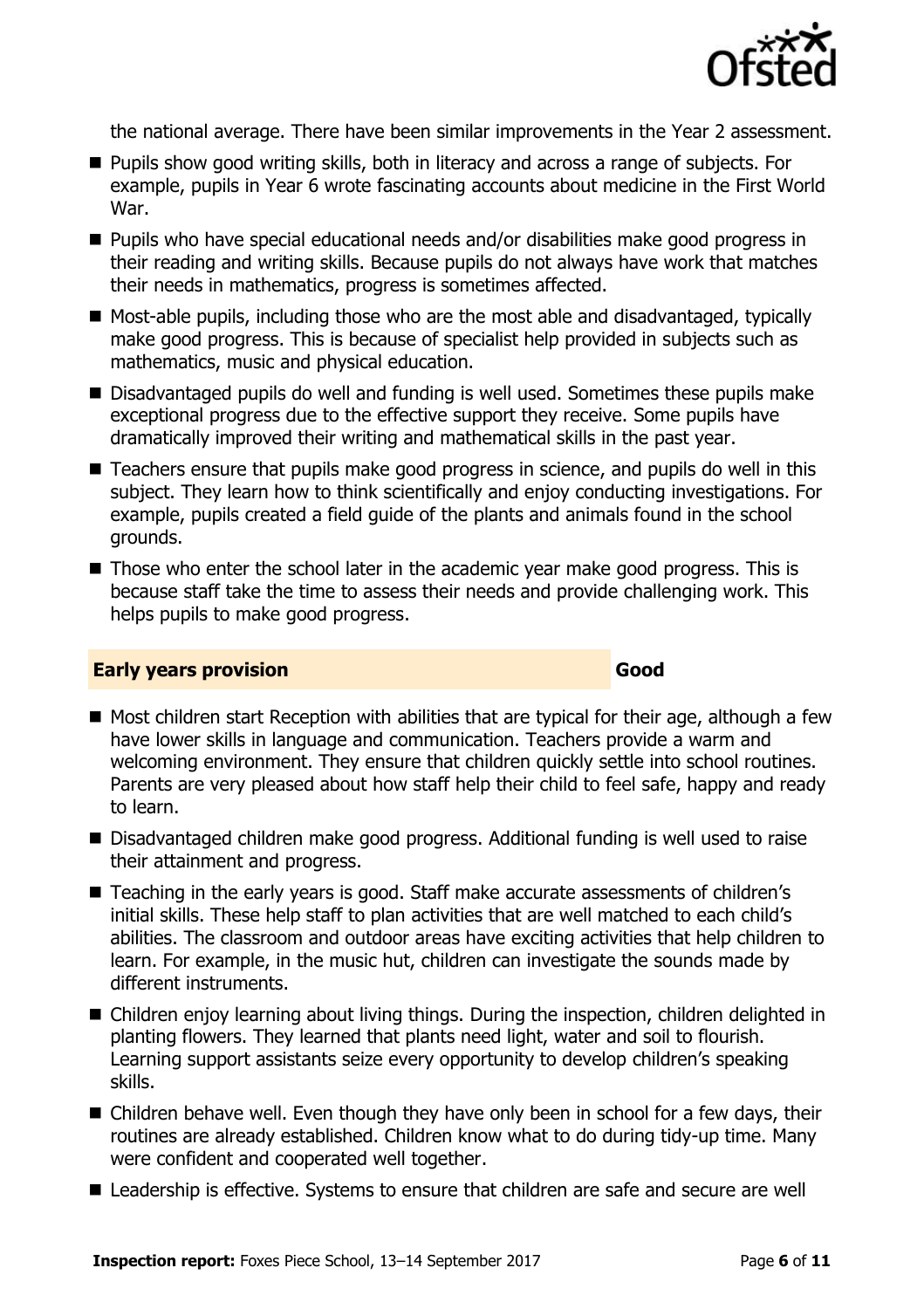

established. Teachers plan work to challenge and stimulate children. As a result, children make good progress. The proportion of children reaching a good level of development is in line with the national average. Children are well prepared for their learning in Year 1.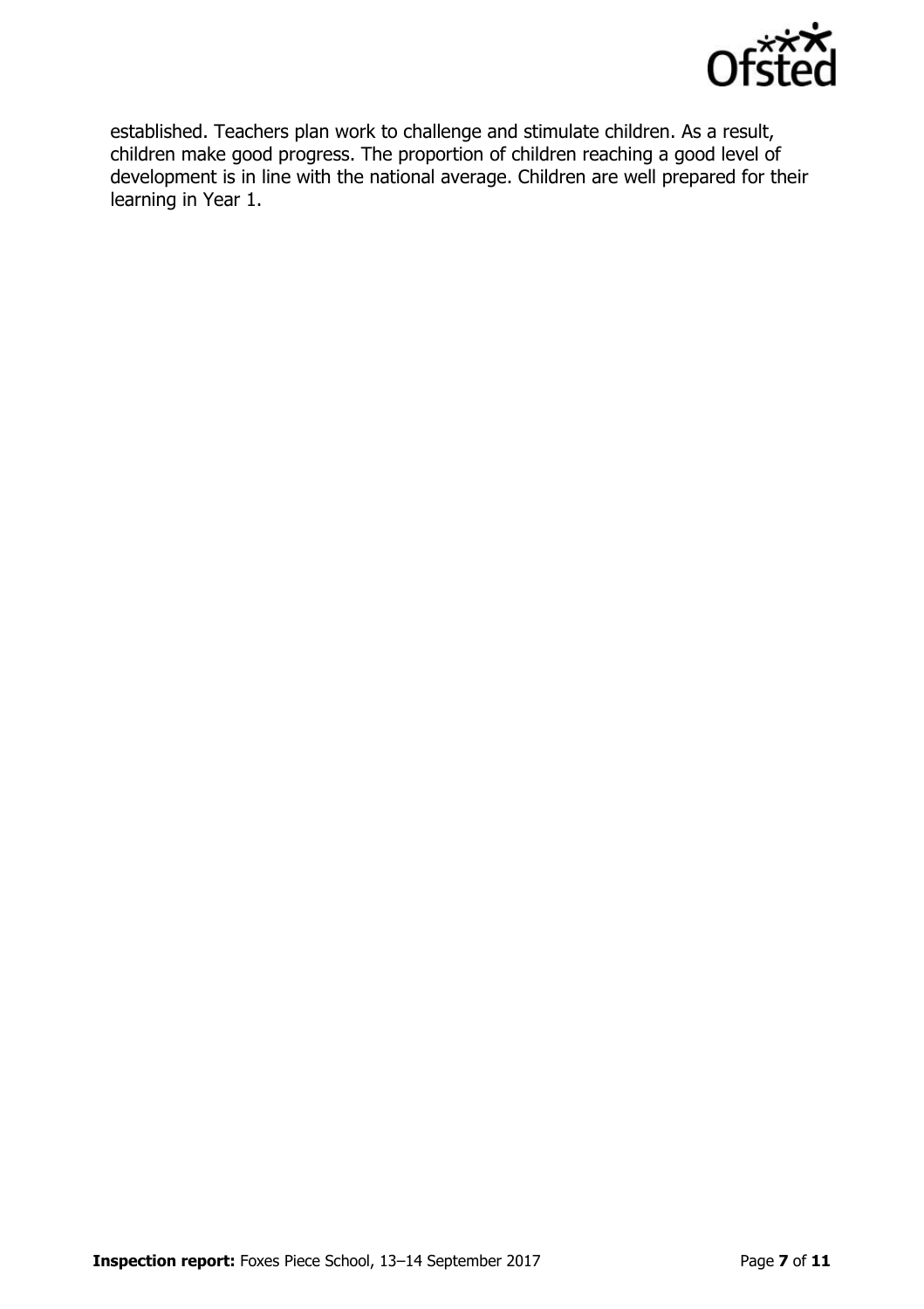

# **School details**

| Unique reference number | 131523                 |
|-------------------------|------------------------|
| Local authority         | <b>Buckinghamshire</b> |
| Inspection number       | 10032840               |

This inspection of the school was carried out under section 5 of the Education Act 2005.

| Type of school                      | Primary                        |
|-------------------------------------|--------------------------------|
| School category                     | Community                      |
| Age range of pupils                 | 4 to 11                        |
| <b>Gender of pupils</b>             | Mixed                          |
| Number of pupils on the school roll | 216                            |
| Appropriate authority               | The governing body             |
| Chair                               | <b>Greg McGivern</b>           |
| <b>Headteacher</b>                  | Jane Byron                     |
| Telephone number                    | 01628 483455                   |
| Website                             | www.foxespiece.co.uk           |
| Email address                       | office@foxespiece.bucks.sch.uk |
| Date of previous inspection         | $17 - 18$ June 2015            |

#### **Information about this school**

- The school meets requirements on the publication of specified information on its website.
- The school is smaller than the average-sized primary school. There are seven classes, with two for the current Year 5. The Reception class is full time. There is no provision for two-year-olds.
- $\blacksquare$  The proportion of pupils known to be eligible for the pupil premium is higher than the national average.
- The proportion of pupils who have special educational needs and/or disabilities is above the national average.
- The majority of pupils are White British. The proportion of pupils who speak English as an additional language is below the national average.
- The school runs a before-school club. It does not provide breakfast, but parents can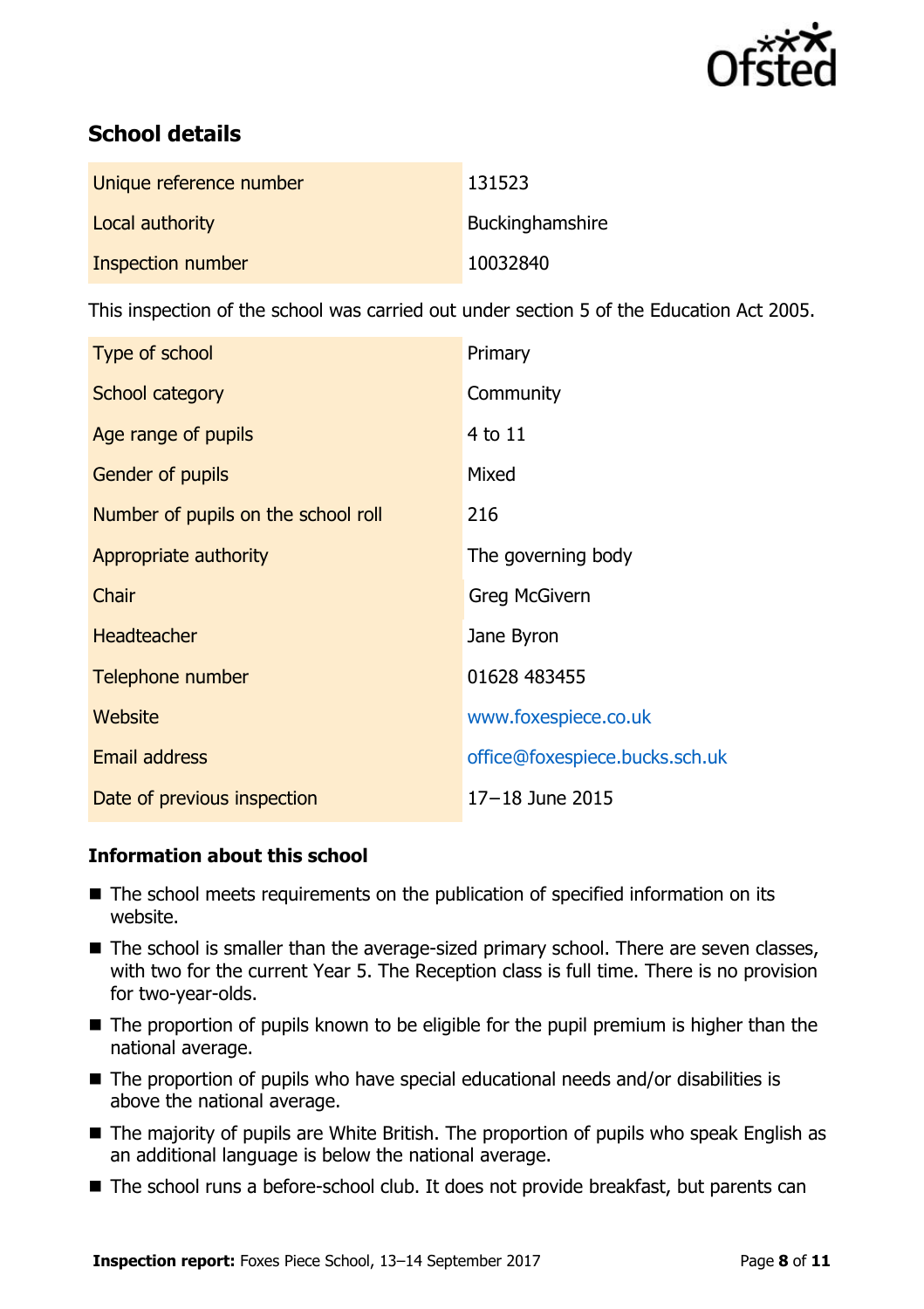

drop off their children early in the morning.

- A large number of pupils enter the school at various times throughout the school year. They enter all year groups. For example, in Year 5, a quarter of the pupils have joined the school in the last three years.
- At the time of the previous inspection, the headteacher had only been in post for a few months. Since the previous inspection, the school has expanded the senior leadership team.
- In 2016, the school met the government's current floor standards. These are the expectations for pupils' attainment and progress in reading, writing and mathematics by the end of Year 6.
- $\blacksquare$  The school currently does not use alternative provision.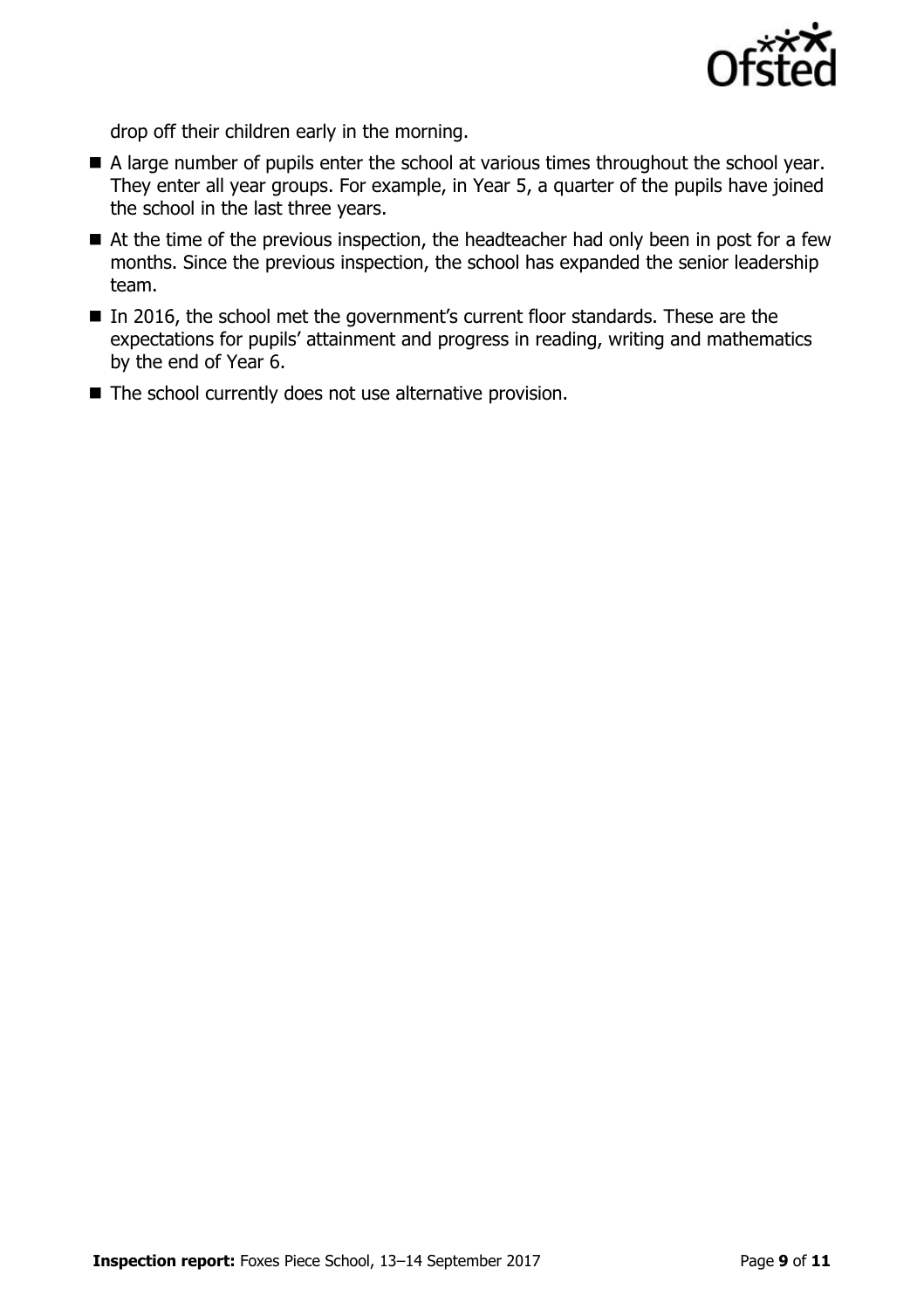

## **Information about this inspection**

- The inspectors observed 16 lessons, many seen jointly with senior leaders. Checks were made on the quality of work in pupils' books.
- Inspectors met with pupils to listen to their views about the school and how they felt about their learning.
- A wide range of documentation was considered, including the school's self-evaluation, the development plan and data relating to progress.
- There were 37 responses to the online survey, Parent View. The inspectors also spoke informally to parents at the end of the day. The responses to 34 staff questionnaires were also considered.
- $\blacksquare$  Meetings were held with the headteacher, staff and the governing body. There was a discussion with the services manager of the Buckinghamshire Learning Trust. This organisation is commissioned by the local authority to provide support and advice to schools.

#### **Inspection team**

Liz Bowes, lead inspector and offsted Inspector

**Kevin Parfoot** Construction Construction Construction Construction Construction Construction Construction Construction Construction Construction Construction Construction Construction Construction Construction Constructio